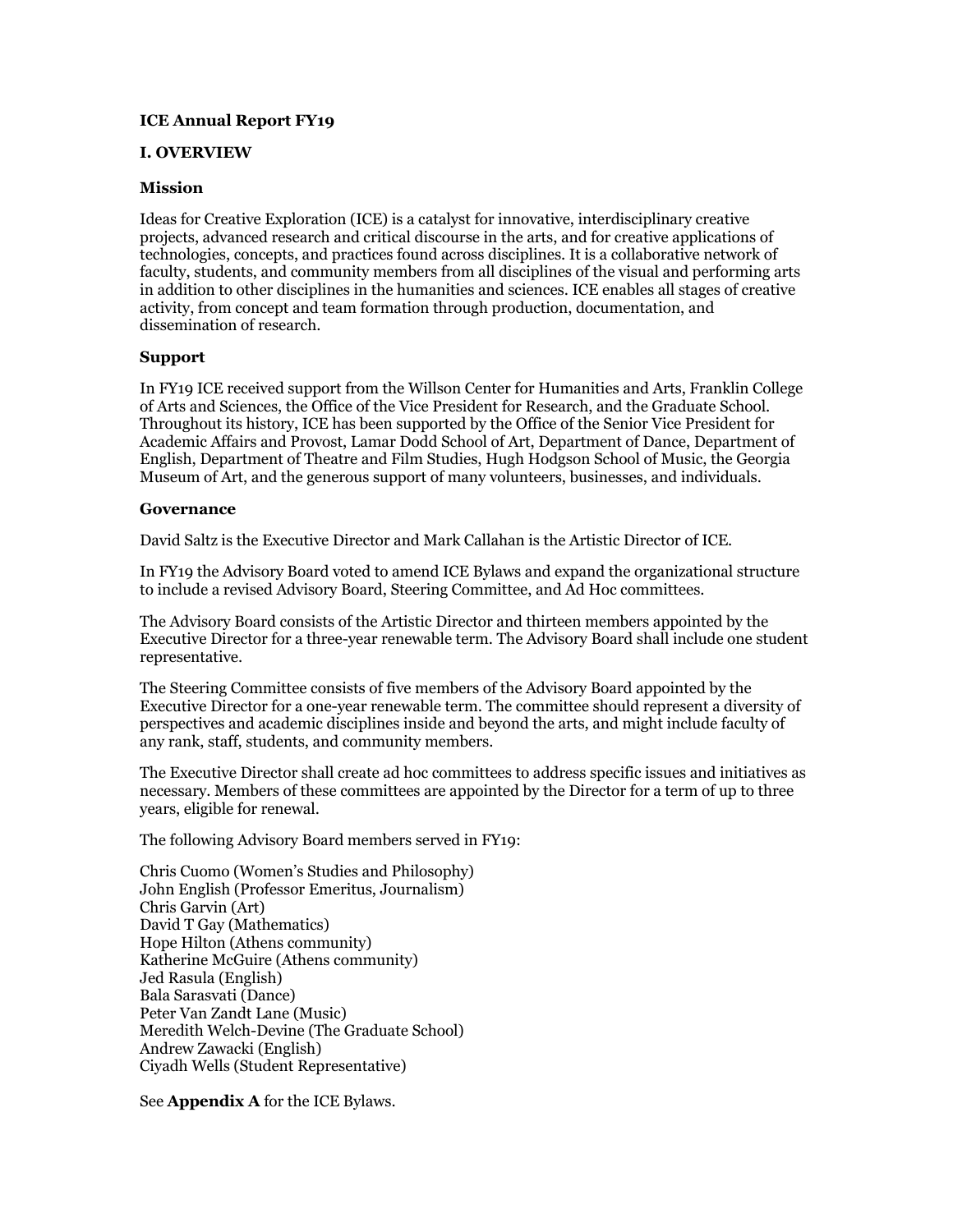# **Graduate Assistantships in Interdisciplinary Arts Research**

Graduate School Assistantships in Interdisciplinary Arts Research foster expanded research activity at UGA and serve as a beacon to the most innovative graduate candidates in the arts. Three assistantships per year are awarded to students entering programs in Art, Music, and Theatre and Film Studies. Assistantship recipients receive two years of funding from the Graduate School, followed by a third year of funding from the appropriate home department in the form of a Departmental Assistantship.

Graduate assistants in their second year are AC Carter (Art), Ciyadh Wells (Music), and Jason Woodworth-Hou (Theatre and Film Studies).

Graduate assistants in their first year are Alex McClay (Art), Kelly Catlin (Music), and Phil Brankin (Theatre and Film Studies).

Graduate assistants starting in August 2019 are Annie Simpson (Art), Elizabeth Boyce (Music), and Brandon LaReau (Theatre and Film Studies).

See **Appendix B** for a report of Graduate Assistant activities.

## **Partnerships**

The Willson Center for Humanities and Arts is a showcase for faculty innovation and achievement. It facilitates intellectual exchange with the University and the public by the encouragement of interdisciplinary activity, which extends to the sciences and other orders of knowledge. The mission of the Willson Center is to promote research and creativity in the humanities and arts. It supports faculty through research grants, lectures, symposia, publications, visiting scholars, visiting artists, collaborative instruction, public conferences, exhibitions, and performances. It is committed to academic excellence and public impact.

Idea Lab is a UGA student organization committed to providing an open, interdisciplinary platform for engagement with topics in arts.

Watershed UGA facilitates the use of the UGA campus as a living laboratory to advance sustainability and environmental stewardship through teaching, research, service, and university operations.

The Center for Integrative Conservation Research (CICR) is an interdisciplinary research and training unit that focuses on environmental conservation and sustainability.

The Office of Sustainability coordinates, communicates, and advances sustainability initiatives at UGA in the areas of teaching, research, service and outreach, student engagement, and campus operations.

UGA is a partner of the Alliance for the Arts in Research Universities (a2ru), an alliance committed to transforming research universities to ensure the greatest possible institutional support for arts-integrative research, curricula, programs and creative practice between the arts, sciences, and other disciplines. It is committed to supporting the growing body of high-quality scholarly and creative production most attainable when disciplines are free to experiment within and across their boundaries.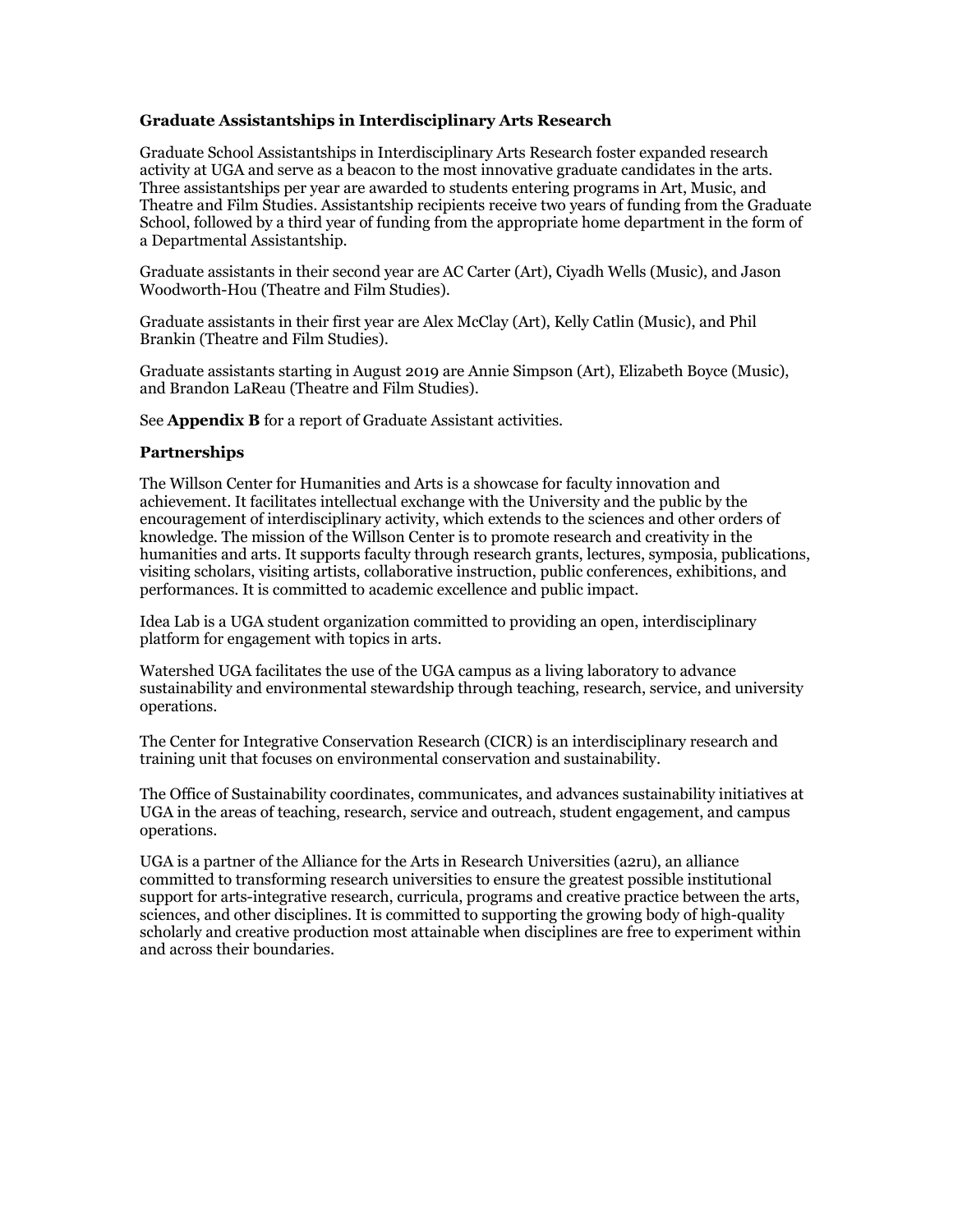## **II. PROJECTS and EVENTS**

### *Idea Lab Conversation Series*

In FY19 ICE continued a series of public events focusing on topics related to creativity, interdisciplinary collaboration, and research in the arts.

*Georgia Prison Beekeepers* September 12

Idea Lab Mini Grant recipient and MFA student Cristina Echezarreta shared progress from a collaboration of a students, faculty, and staff in Art and Entomology with the Georgia Prison Beekeeping program to explore prisoners' relationship to nature through the arts.

*ART+SCIENCE: A Conversation with Dan Jay* September 26

Dan Jay is a professor and dean of the Sackler School of Graduate Biomedical Sciences at Tufts University in Boston, MA. For 30 years he has led parallel careers in science and art and acted as a conduit between the two fields. Sponsored by Ideas for Creative Exploration and the Graduate School.

*Arts + Environment Project Ideas Session* October 8

An open session to learn about arts + environment project funding opportunities at UGA. Kevin Kirsche and Tyra Byers from the Office of Sustainability and Michael Marshall from the Lamar Dodd School of Art shared information about Campus Sustainability Grants and the new Social Ecology Studio Project Pilot Grants. Participants received feedback on project ideas, met potential collaborators, and learned more about available resources.

*Adaptive Change in the Arts* February 25

ICE Graduate Research Assistants led a public conversation about the EmcArts report *Somewhere Becoming Rain: Adaptive Change is the Future of the Arts*.

*Cynosure* April 8

*Cynosure* is a submission-based annual thematic publication, designed by students and featuring any and all work by humans at UGA and the greater Athens community. Project team members led a discussion and brainstorming session for publication themes.

*How to Start a Festival* April 29

ICE Graduate Research Assistant AC Carter discussed how they organized, curated, and visualized *Ad•Verse Fest*, a two-day festival highlighting solo and duo performers across genres.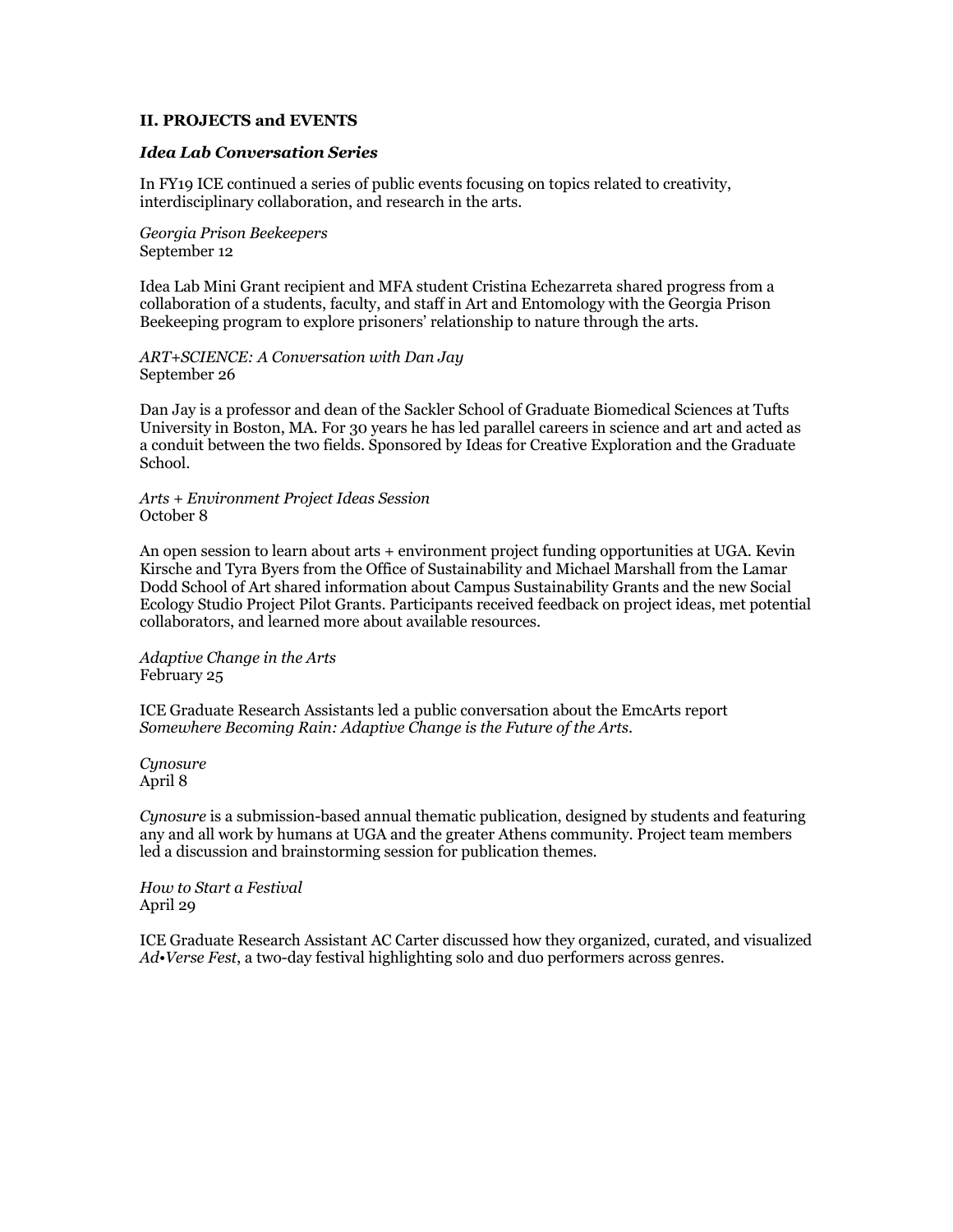# **Idea Lab Mini Grant Program**

The Idea Lab student organization partnered with ICE to facilitate a mini grant program modeled after the ICE Project Grant program. Idea Lab members created a call for proposals, communications plan, public information sessions, selection committee, and budget strategy. Three projects were selected based on their creative merit, extent of collaborative and interdisciplinary activity, and feasibility. Special consideration was given to projects that addressed the theme "Cultivating Community."

*Exploring Research as Craft: A Workshop Series to Promote Cross-Discipline Communication by Examining Processes of Creating to Approach Questions*

Lead applicants: Cydney Siegerman (Anthropology) and Alden DiCamillo (Art)

The purpose of this collaboration is to promote cross-disciplinary communication by conceptualizing research and practice as craft. By considering research as craft, our goal is to uncover commonalities that exist among students from diverse disciplines in how they engage with questions about the world. Graduate students across the UGA campus will participate in a three-part project to communicate their research as craft, culminating with a gallery show open to the greater Athens community (c0-sponsored by ATHICA: Athens Institute for Contemporary Art).

Participants: Yana Bonday (Art), Sydney Daniel (Art), Jennifer Demoss (Integrative Conservation/Anthropology), Max Farrell (Ecology) Savannah Jenson (English), Kristen Lear (Integrative Conservation/Forestry), Alex McClay (Art), Katharine Miele (Art), Megan Prescott (Microbiology), Micah Taylor (College of Environment and Design), and Anna Rose Willoughby (Ecology).

*Social Justice, Sustainable Futures: Retelling the History and Experiences of African-Americans in the Coastal Southeast*

Lead applicants: Jeffrey Beauvais (Integrative Conservation (ICON)/Ecology) and Kathryn Koopman (Music)

While academic studies may help to highlight social ills, many community activists have posited that the critique-focused approach of academic research creates overly negatives narratives that do not offer possible paths for more equitable futures. Through musical collaboration, we will: 1) provide more accurate representations of coastal African-American life and history, 2) give back to partnering communities by performing for them and completing community service during workshops on the coast, and 3) reach wider general audiences and connect them to these stories.

## **a2ru 2018 National Conference**

ICE played a leadership role in the production of the a2ru 2018 National Conference, *Arts Environments: Design, Resilience, and Sustainability* hosted by UGA. Special Project grants supported three projects (*Feed the Fish, Imagination Squared, Amazonian Arts*) that were featured during the conference and related publicity. ICE recruited, trained, and managed a group of 30 student volunteers and contributed design assistance to a2ru for conference and session materials. ICE projects and people were featured prominently throughout the conference events (*Campus Watersheds as Spaces for Collaboration* session, AC Carter reception performance, *SKIN Follow-Up Discussion* panelist Chris Cuomo, *Embedded Artists Working Group* session, *Citizen Artistry* session, Moogfest, *The Rosetta Theatre Project*, *Makin' Rain* session). The conference theme and program provided meaningful opportunities for networking and recognition of participants in the ICE arts+environment initiative, including the Office of Sustainability, Watershed UGA, and the Center for Integrative Conservation Research.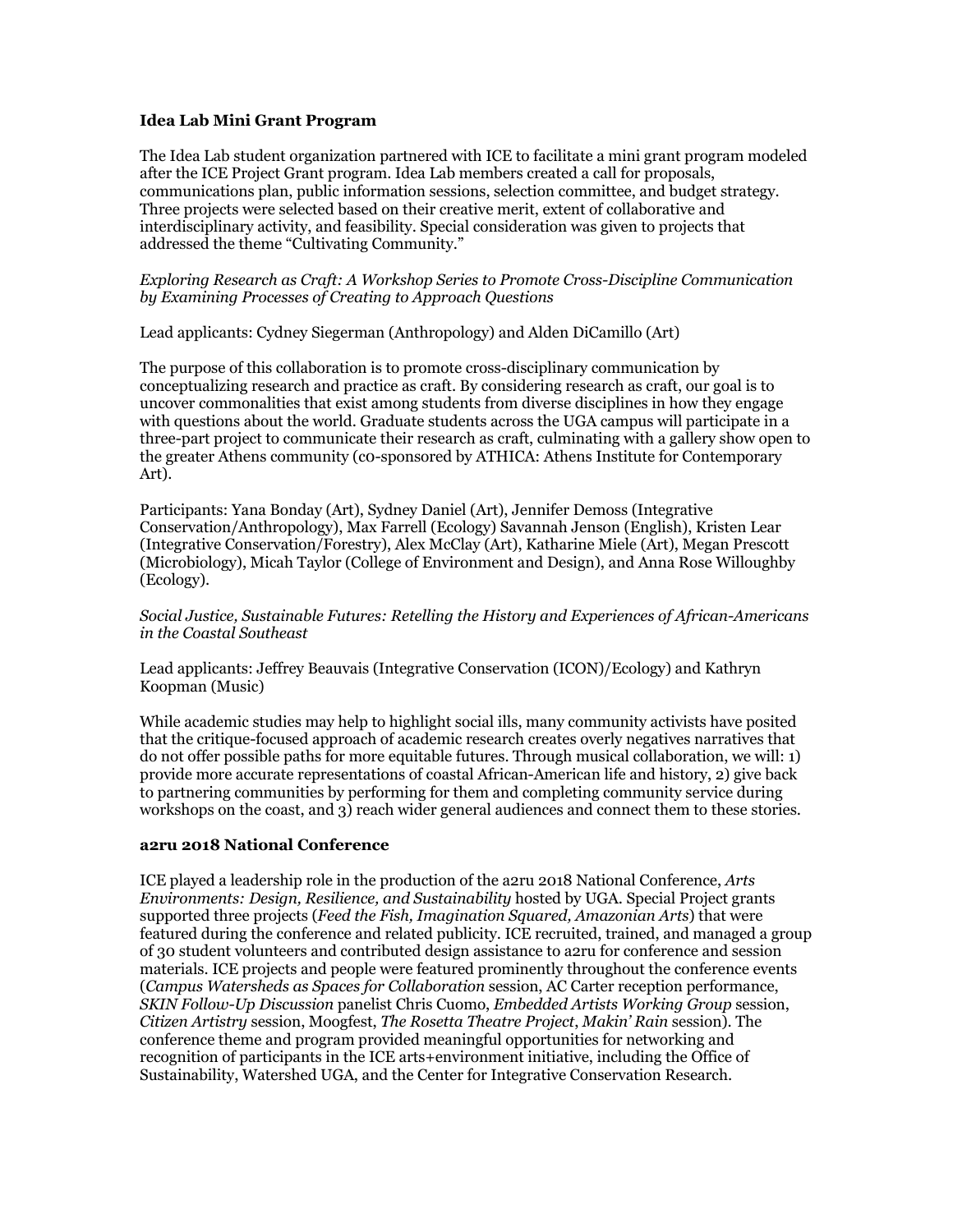*Feed the Fish: Engaging the Campus Community in Reducing Plastic Waste in Campus Waterways*

Lead applicants: Sam Cherof (Art) and Lindy Erkes (Art)

The *Feed the Fish* project used a socially engaged public art project to bring attention to the problem of plastics in aquatic environment. A sculptural fish receptacle for recyclable plastic was made out of out of recycled plastic using a Precious Plastic machine (small scale recycling system) with the additional support of a Campus Sustainability grant from the Office of Sustainability.

*Imagination Squared: Pathways to Resilience*

Lead applicant: Christina Foard (Art)

*Imagination Squared* is a free social creativity project designed to capture a visual snapshot of a community's resilience, individually and collectively. Participants are invited to modify and embellish hundreds of 5" square shadowboxes in response to prompts within the framework of resilience. Individual responses are combined into a collective installation framing the vibrant resilience and creativity of the community through a digital gallery and public exhibitions.

#### *Amazonian Arts: The Aesthetics of Traditional Ecological Knowledge*

Lead applicant: Louisiana Lightsey (Anthropology)

Utilizing film as an art-as-research method, this short digital mosaic incorporates visual anthropology, multispecies representation, and sensory ethnography in order to train attention on the biotic and abiotic minutiae of dwelling in the Ecuadorian Amazon. Based on preliminary fieldwork, the camera travels alongside Kichwa, Achuar, and Waorani indigenous people as they garden, forage, tell stories, sing songs, and navigate forest paths and riverways. But instead of positioning the human as the central agent in human-nature relationality, the focus is on the colors, textures, movements, shapes, and sounds which animate a pluriverse of interconnected lifeworlds and configure an aesthetic of cultural and ecological resilience.

#### *Campus Watersheds as Spaces for Collaboration and Research on Sustainability*

Presenters: Tyra Byers (Office of Sustainability), Jon Calabria (College of Environment and Design), Mark Callahan (Ideas for Creative Exploration), Laurie Fowler (Watershed UGA), Melissa Harshman (Art), and Michael Marshall (Art)

This site-based field presentation introduced the work of Watershed UGA, a collaborative initiative that advances sustainability and environmental stewardship through teaching, research, service, and university operations. The session included a gallery viewing of selected Watershed UGA projects that integrate art and design strategies, including: *Daylighting the Watersheds Design Competition* posters; site-based printmaking and photography; site-specific collaborative image making; landscape architecture and sculptural installation; environmental performance, and the a2ru Student Challenge Grant project, *Alliance for Arts + Rights of Nature*.

#### *Embedded Artists Working Group*

Moderators: Tyra Byers (Office of Sustainability), Mark Callahan (Ideas for Creative Exploration), Elizabeth Corr (Director of Art Partnerships, Natural Resources Defense Council, and Kira Hegeman (Art)

This working group explored best practices for embedded artists and institutional partners around environmental issues. In an a2ru keynote speech Steven Tepper highlighted the need for new research to understand "what organizational dynamics support or challenge the embedded artist?" This session extended the question to invite perspectives about expectations, agreements,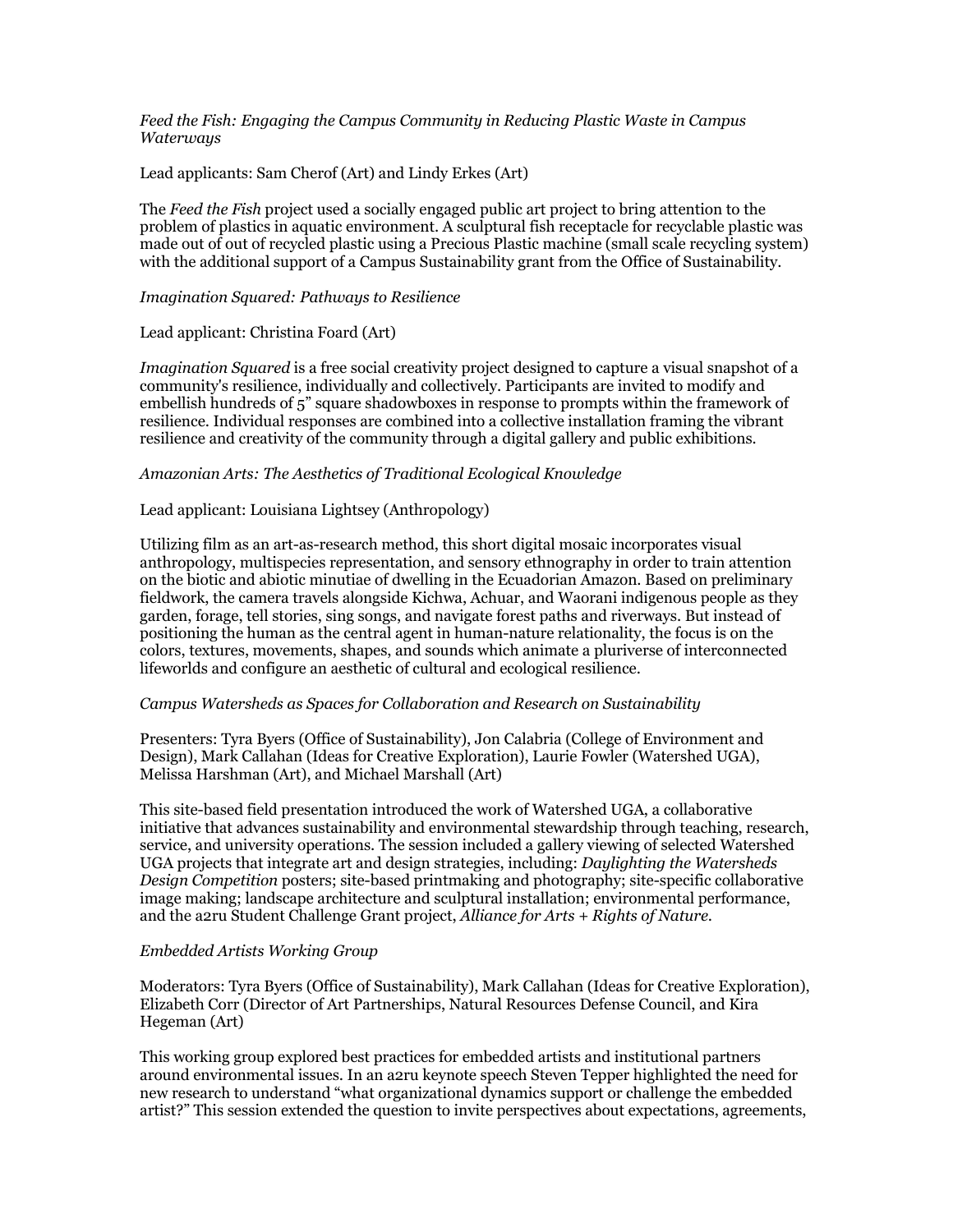and outcomes negotiated by embedded artists and the institutions in which they operate. Participants shared their own experiences with DIY or "create your own" artist residencies, meaningful interactions with artists and environmental scientists, and efforts to create opportunities for embedded artists in centers, institutes, organizations, sponsored projects, grant teams, administrations, and sustainability offices.

# *2018 a2ru Emerging Creatives Student Challenge Grant Recipient: Makin' Rain*

Presenters: Jennifer Ezell (Texas Tech University), Jesus Gonzalez (University of Houston), and Jason Woodworth-Hou (Ideas for Creative Exploration Graduate Research Assistant)

For decades, the commercial world has relied upon focus groups and test marketing to see how a project or product will play to a particular group. "Makin' Rain" is a research process that inverts the focus group concept. Instead of narrowing an idea to a distinct group, interpretations and potential applications are sought from a wider, cross-disciplinary audience that can add meaning and uncover hidden assumptions that exist within one's disciplinarian expertise. *Makin' Rain* facilitates interdisciplinary and trans-disciplinary communication to create more efficient brainstorming when entering into new project development.

# *The Rosetta Theatre Project*

Project team: David Saltz (project director), Sujata Iyengar (dramaturg), Peter Lane (composer), and Anna Corbould (media director)

On a small platform in the center of the Lab, two performers silently perform two scenes in alternation for several hours: one from Shakespeare's *Romeo and Juliet*, and the other from Moliere's *Tartuffe*. A real-time motion capture system generates four animations from the live performance, each projected onto a different wall and representing a distinct culture, time period, and artistic style, with distinct character models, scenery and costumes. One scene will represent the scene in Elizabethan England (in the Globe Theatre), a second in 17th century France (in the Palais Royale), a third in present-day Athens, GA, and a fourth in present-day Paris. Spectators move freely through the space, and the audio track corresponding to each animation plays through speakers over the video they are watching. Student actors will perform the textual variations live, in synch with the live performance, in Elizabethan English, 17th Century French verse, modern-day English and modern-day French. Each variation features a different electronic musical track, composed by Dr. Peter Lane, generated in real time to sync with the performance.

# **Elizabeth Corr Lecture**

## *The Case for Collaboration: How NRDC Works with Artists to Bolster Environmental Advocacy*

Elizabeth Corr works with artists, architects, and designers to heighten public awareness of and interest in the environmental issues that face today's communities. She is the Director of Art Partnerships at the Natural Resources Defense Council (NRDC), an international environmental nonprofit organization with over three million members. Corr launched the NRDC's Artist-in-Residence program, an innovative platform for thoughtful and sustained collaboration between artists and environmental leaders. As a curator she has worked with artists such as Jenny Kendler, Sipho Mabona, Antonin Fourneau, and the Luftwerk collective. Corr holds a master's degree in African Studies and a bachelor's degree in psychology and gender/women's studies from the University of Illinois at Urbana-Champaign. She was recently nominated for the Pritzker Emerging Environmental Genius Award, recognizing scientists, entrepreneurs, engineers, activists, or artists who stand poised to make a game-changing difference.

Supported in part by the Willson Center for Humanities and Arts Distinguished Lecturer program and Ideas for Creative Exploration.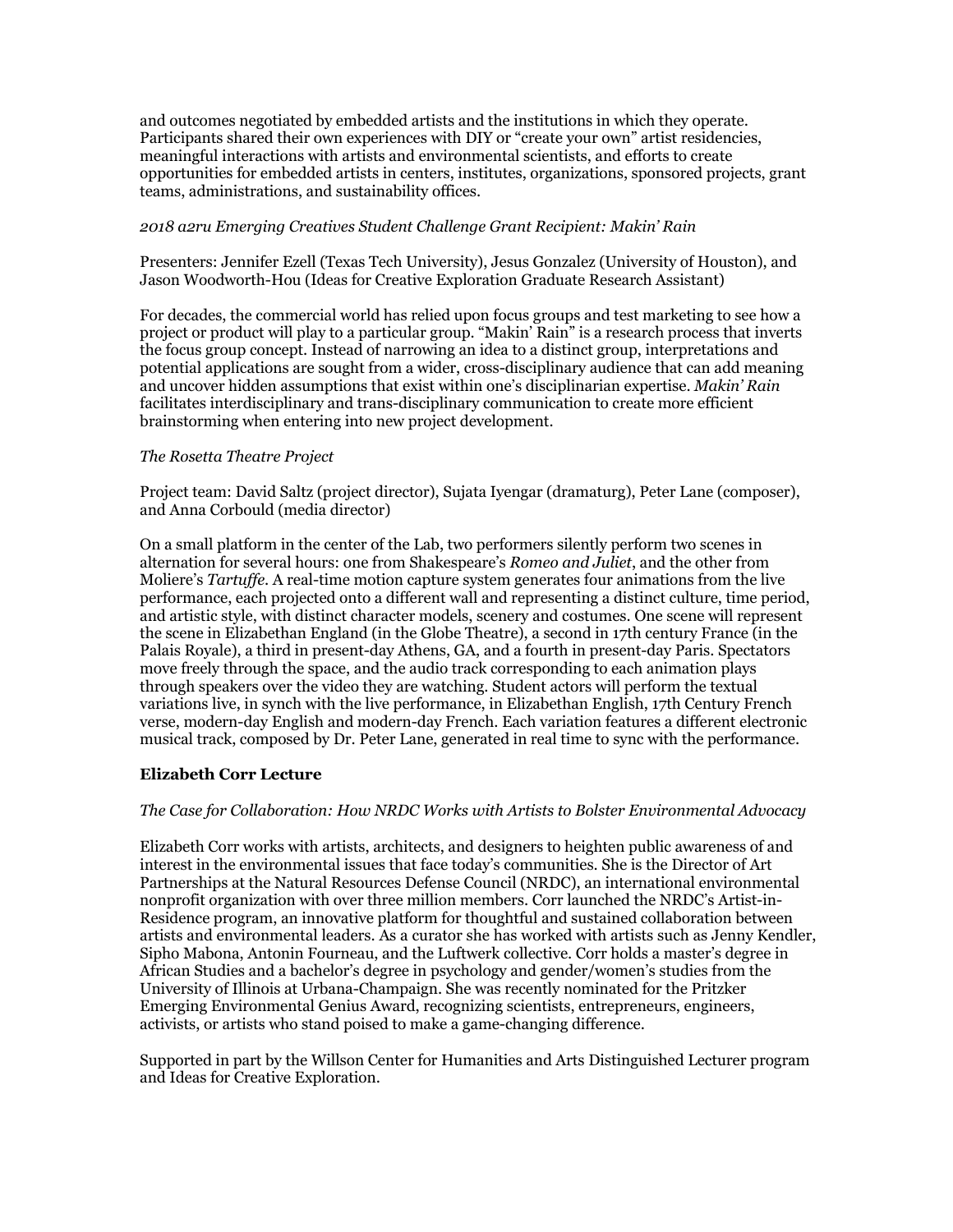# *Ad•Verse Fest*

*Ad•Verse Fest* was a two-day festival showcasing solo and duo performers who blur the line between the musical, visual, and performative arts. Produced by Ideas for Creative Exploration Graduate Research Assistant AC Carter, the festival received support from Ideas for Creative Exploration, a grant from the Athens Area Arts Council, Flagpole Magazine, and in-kind support from multiple businesses. Events were hosted by Caledonia Lounge, Flicker Theatre & Bar, and Go Bar. For more information visit: *www.adversefest.space*.

Performers:

Fame Walking Pamela and Her Sons Sir E.U Mischa Lively Shouldies Ripparachie The Kourtesans Show Pony Soft Robot Abstract Black Diatom Deli Severe Bush Eureka California Karen Meat Selina Haze **SONATORE** Goddess Complex Flesh Eater JIMJIM Superbody DJ Mahogany Celia Verbeck Internet Boyfriend Taylor Alxndr RaFia Diaspoura Jennifer Vanilla Video Tronic's Intrusive Thots Caleb Craig john.AVERAGE Javae Miles Francis Eve Maret Dream Chambers Baby Tony and the Teenies Lea Lea Baby Bengal Blank Neon Black Sassyopathic Annie Leeth LA dj COCHINO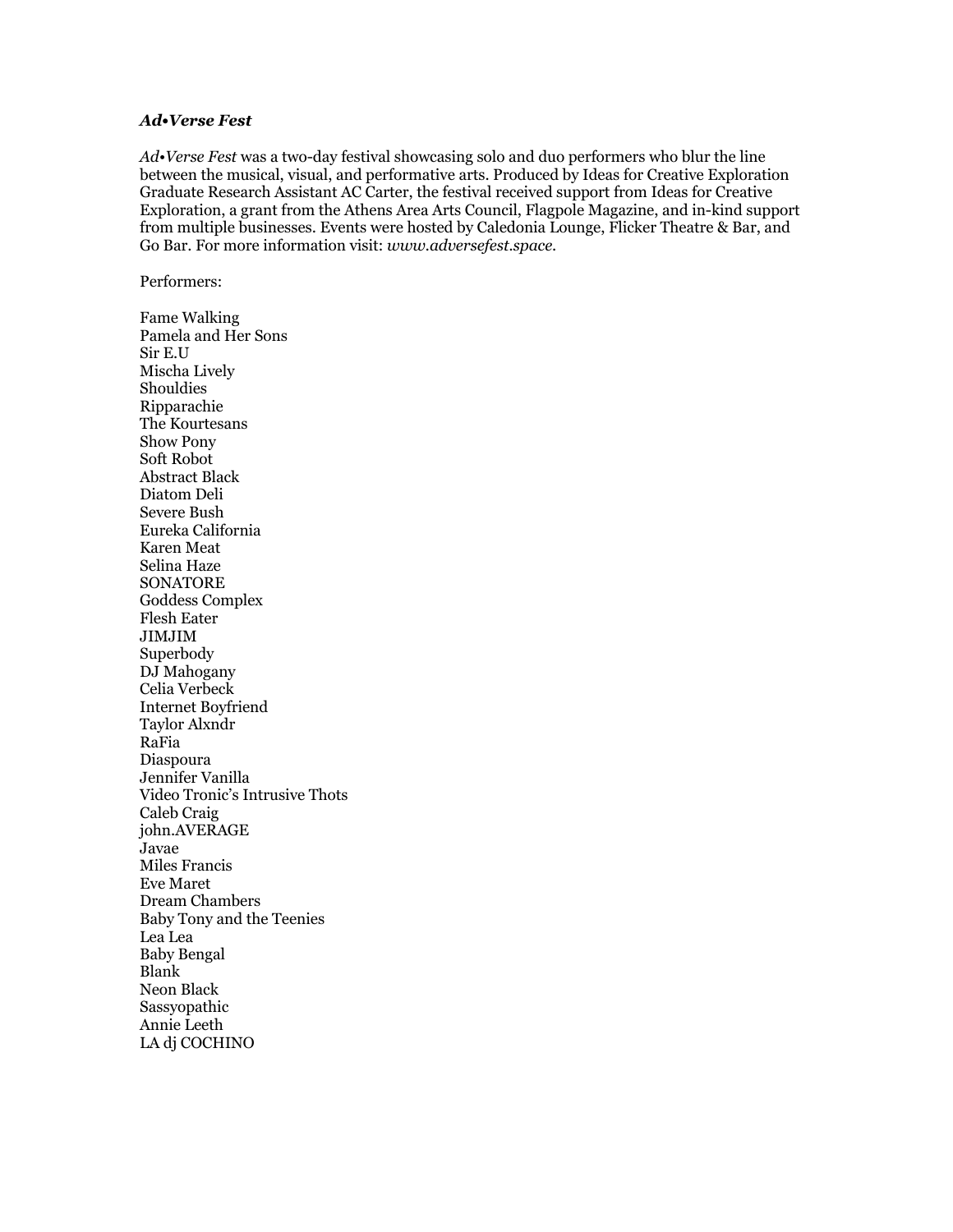# *XR Research*

ICE configured virtual reality equipment with support of a Technology Small Grants for Interdisciplinary Programs grant from the Graduate School and offered lab times for students and faculty to investigate technology and project concepts. *XR3: Extended Reality Technologies at UGA* was a demonstration and panel discussion event with participation from faculty and students in the College of Engineering, Lamar Dodd School of Art, Institute of Women's Studies, College of Environment and Design, College of Education, Science Library Makerspace, and Grady College of Journalism and Mass Communication. The event showcased virtual and augmented reality projects and a panel discussion with experts Kyle Johnsen (Engineering), Xin Xin (Women's Studies/Lamar Dodd School of Art), Brian Orland (College of Environment and Design), Bryan Trude (Grady College of Journalism and Mass Communication), and Stephanie Trude (College of Education).

# *Trash Music*

Ideas for Creative Exploration Graduate Research Assistant Ciyadh Wells received a Campus Sustainability Grant for *Trash Music*, a project that explores the intersections of music, creativity, environmentalism, and sustainability. Collaborative workshops and performances featured musical instruments made from reused materials and compositions written by UGA student composers. Drawn from the Student Green Fee, Campus Sustainability Grants provide up to \$5,000 to current UGA students who wish to initiate projects to advance sustainability through education, research, service, and campus operations.

# **Made Bayak Events**

Made Bayak was born in 1980 in Tampaksiring, Gianyar Regency, Bali, Indonesia. He completed his studies at the Indonesian Institute of the Arts Denpasar in Denpasar, Bali, Indonesia in 2006. His work addresses the human devastation of the Indonesian genocide of 1965-66 and the environmental devastation of the Balinese island's once-pristine environment caused by tourismdriven development and the lack of local awareness of best ecological practices. His methods include activism and social organization, teaching workshops, painting, drawing, sculptural objects, installations, performance art, and music performed with his heavy metal rock band Geeksmile.

Sponsors: ATHICA: Athens Institute for Contemporary Art with the support of The James E. and Betty J. Huffer Foundation and Creature Comforts Brewery, the Willson Center for Arts and Humanities, the UGA Department of Anthropology, the UGA Center for Integrative Conservation Research (CICR), Ideas for Creative Exploration, the UGA Office of Sustainability, Lamar Dodd School of Art, the Lyndon House Arts Center, the ACC Solid Waste Department, and Ideas for Creative Exploration.

Events:

Exhibition: *New Gods|Old Gods* ATHICA

Roundtable: *Representations of Violence, Radical Storytelling, Art-based Activism, and Imaginative History-making* Miller Learning Center Panelists: Made Bayak, Amy Ross (Geography), Betina Kaplin (Romance Languages), Peter Brosius (Anthropology), and Broderick Flanigan (Athens community). Moderated by Alden DiCamillo.

Performance: Made Bayak with Killick ATHICA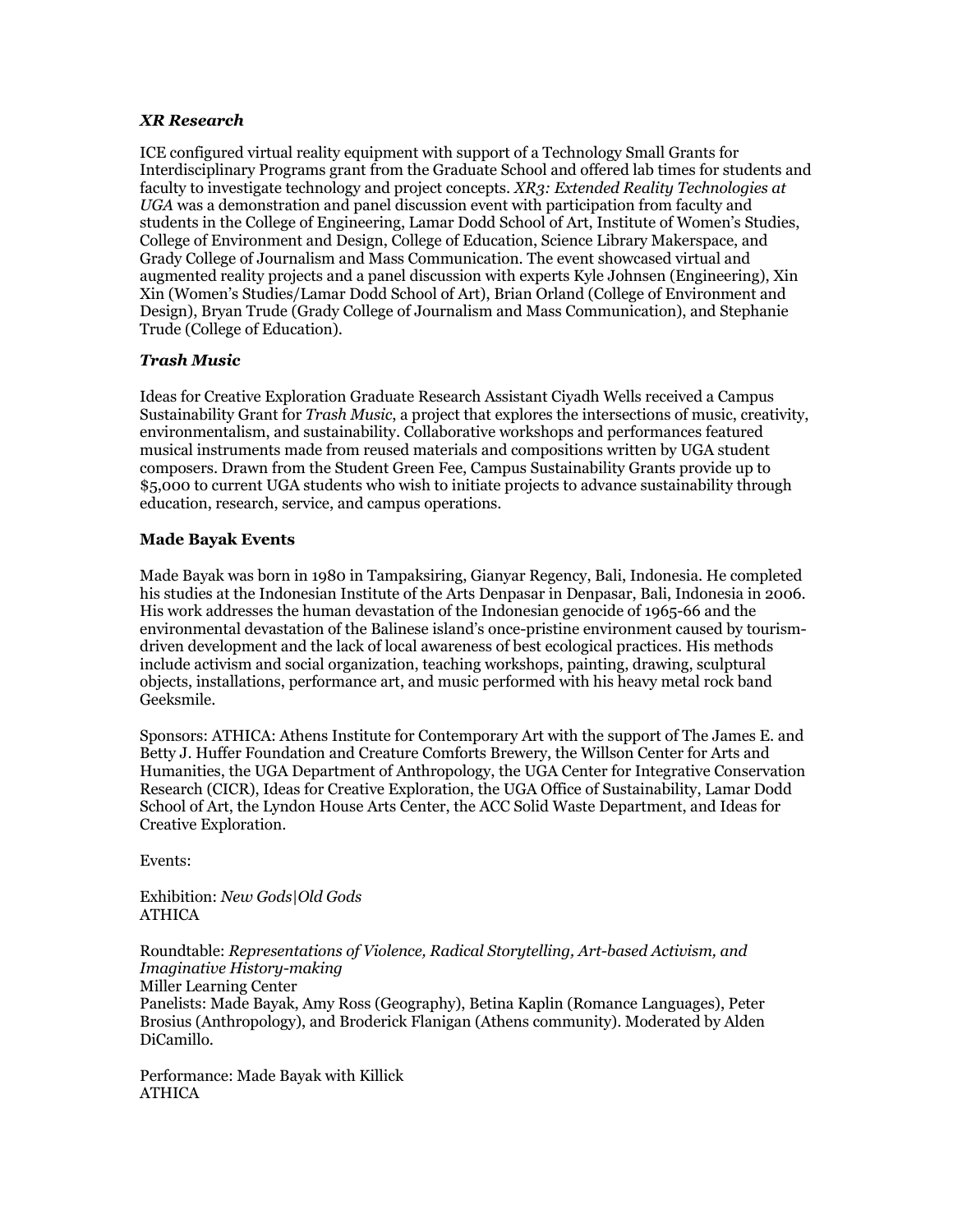Artist talk and performance: *Radical Resilience within Visual Art-making (Art as Activism)* ATHICA

Performance: Gamelan Chandra Natha Balinese gamelan ensemble ATHICA

Traditional Balinese Painting Workshop Lamar Dodd School of Art

Screening: *The Look of Silence* Lamar Dodd School of Art

Youth Workshop: *Art with Recycled Materials/Plasticology* Lyndon House Arts Center

Lake Herrick Eco-Art Festival Lake M. Allyn Herrick

Curators' Talk: *Old Gods|New Gods: Ethnographic Crossings: Culture and Violence* ATHICA Speakers: Peter Brosius (Anthropology), Sarah Hitchner, and Alden DiCamillo (Art).

## *Math Plus Music*

In live musical performance and open discussion, Marcus Miller and Rob Schneiderman demonstrated analogies between the dynamics of the discovery/creation/learning of both music and mathematics. As a consequence of the abstract natures of music and mathematics these analogies can provide insight into other human disciplines.

Marcus Miller graduated from Harvard University with a degree in mathematics. He is the creator of the Math+Music Project, and is currently the host/creator of the Quadrivium series at New York's Museum of Mathematics, while he continues to study and teach mathematics.

Rob Schneiderman joined the Lehman College CUNY department of mathematics faculty in 2006 after a busy career as a musician. In 2001 Schneiderman received a PhD in mathematics from UC Berkeley under the guidance of topology guru Robion Kirby, and before his current professorship at Lehman, he had postdoc positions at the Max-Planck-Institute for Mathematics in Bonn, NYU's Courant Institute and UPenn.

Supported by the Willson Center for Humanities and Arts Distinguished Artist program, Hugh Hodgson School of Music Jazz Program, Department of Mathematics, and Ideas for Creative Exploration.

#### *Hidden Rivers Screening and Discussion*

*Hidden Rivers* is a new feature-length film that explores the rivers and streams of the Southern Appalachian region, North America's most biologically rich waters. The film follows the work of conservation biologists and explorers throughout the region and reveals both the beauty and vulnerability of this aquatic life and how many people are finding ways to protect it. The event was held in conjunction with the biennial Georgia Water Resources Conference.

The film was produced and directed by Jeremy Monroe of Freshwaters Illustrated, a nonprofit organization dedicated to raising awareness about aquatic ecosystems through photography, video and film. Discussion panelists included Monroe, Bernard Kuhajda (Tennessee Aquarium Conservation Institute), Bud Freeman (Georgia Museum of Natural History), Alex Lamle (Nature Conservancy), and Abigail West (UGA, BFA Art).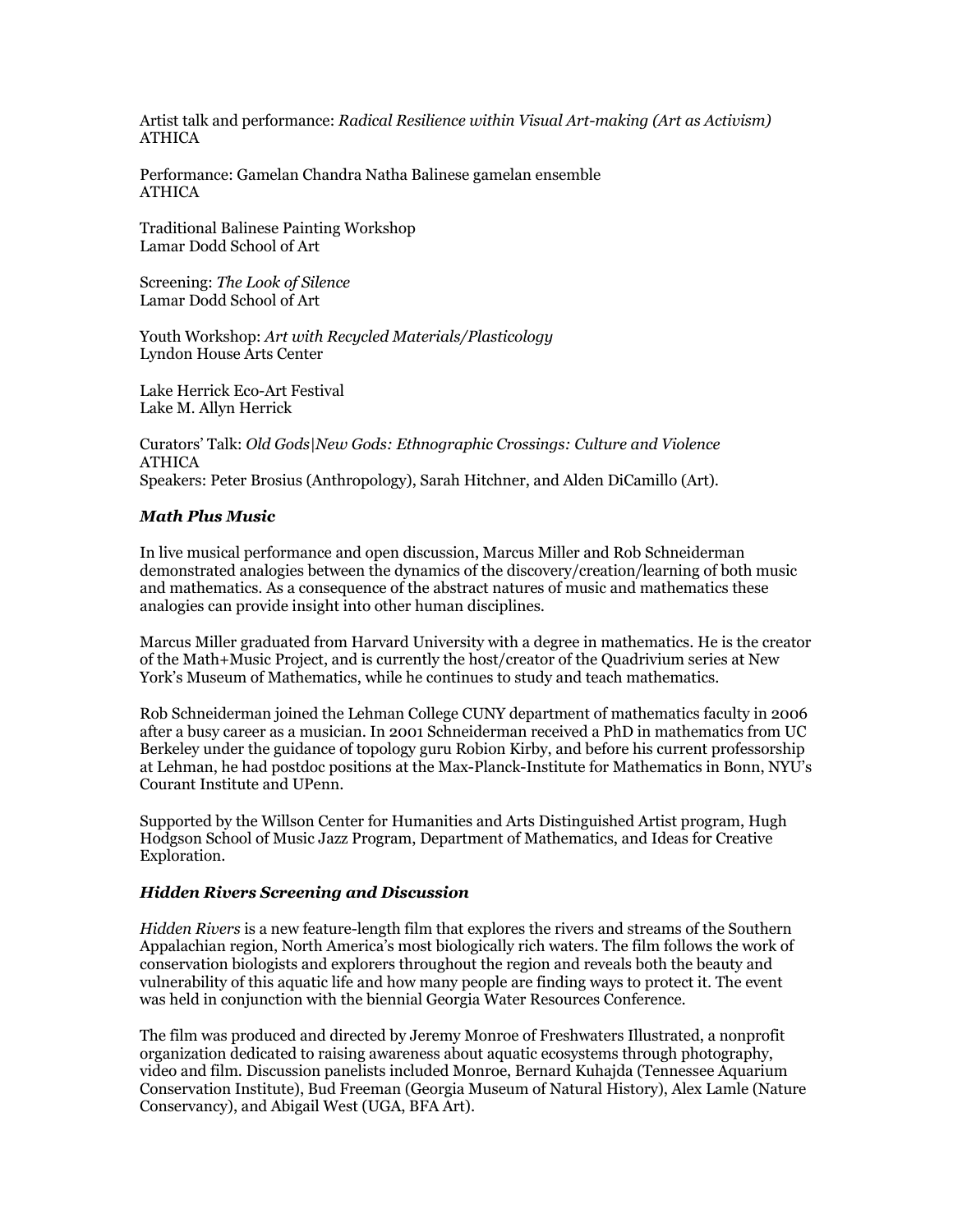Support for the event was provided by the Johnson Family Foundation and co-sponsored by the Georgia Water Resources Conference, UGA River Basin Center, the Office of Sustainability, and Ideas for Creative Exploration.

# *a2ru Emerging Creatives Student Summit and Challenge Grant*

Laura Ney (Crop and Soil Sciences) attended the a2ru 2019 Emerging Creatives Student Summit*, Food and Place,* at James Madison University. The a2ru Emerging Creatives Student Summits bring together students who have an interest in the arts, crossing disciplinary boundaries, and developing collaborative projects. Each year, approximately 120 undergraduate and graduate students attend the summit from a2ru partner universities across the country, along with 20-30 administrators, faculty, and staff. These summits have a strong project-based component with activities such as panel discussions with special guests, keynote speakers, site visits or field trips, performances and exhibitions, networking opportunities, and skill-building experiences built in throughout. Student Summit participants were eligible to apply for an a2ru Student Challenge Grant. *Food Bites Infozine* was awarded \$2,000 plus travel expenses to attend and present at the 2019 a2ru National Conference. The team includes Laura Ney (UGA), Irasema Quezada Hammock (University of Alabama at Birmingham), Sarah Whittmeyer (University of Colorado), Stephanie Bonnell (University of Cincinnati), Sydney Mathis (University of Virginia), and Emma Kornegay (Virginia Commonwealth University).

# *Arts + Social Justice*

ICE coordinated workshop development with a team of music faculty, the Athens Anti-Discrimination Movement, and the Office of Research and submitted a MAP Fund proposal, *Citizen Artistry: A Performance Model to Raise Social Awareness, Promote Dialogue, and Inspire Change*. The application advanced to the third and final round with positive feedback, noting that the eleven aesthetic perspectives criteria were "vividly present."

In August 2018, on the one-year anniversary of the "Unite the Right" rally, Tim Adams' work "Charlottesville" was workshopped at a local art studio with 40 engaged citizens of the Athens, Georgia community. The workshop brought together the performers, composer, university artistic leaders, and community activists to better understand the critical elements necessary to design a resilient and sustainable performance model focused on the intersection of music and art in higher education and socially-conscious subject matter in a community. Breakout sessions allowed participants to share their emotional reactions to each of the three movements, and formulate ideas about the best venues and ideal audiences for the work's premiere. Participants noted the importance of including a facilitated discussion and meaningful conversation during any performance of the work. The surprising questions, encounters, meaningful conversations, and new community relationships have vitally shaped the project's future. This model has flipped the typical way of planning a premiere performance on its head by guiding us toward relevant community venues and engaged citizens, and showing us how eager concerned citizens are to participate in the creative process of a socially-conscious project that impacts their community.

## Project Team:

Tim Adams (Music) Cynthia Johnston Turner (Music) Connie Frigo (Music) Kimberly Toscano Adams (Music) Mokah and Knowa Johnson (Athens Anti-Discrimination Movement)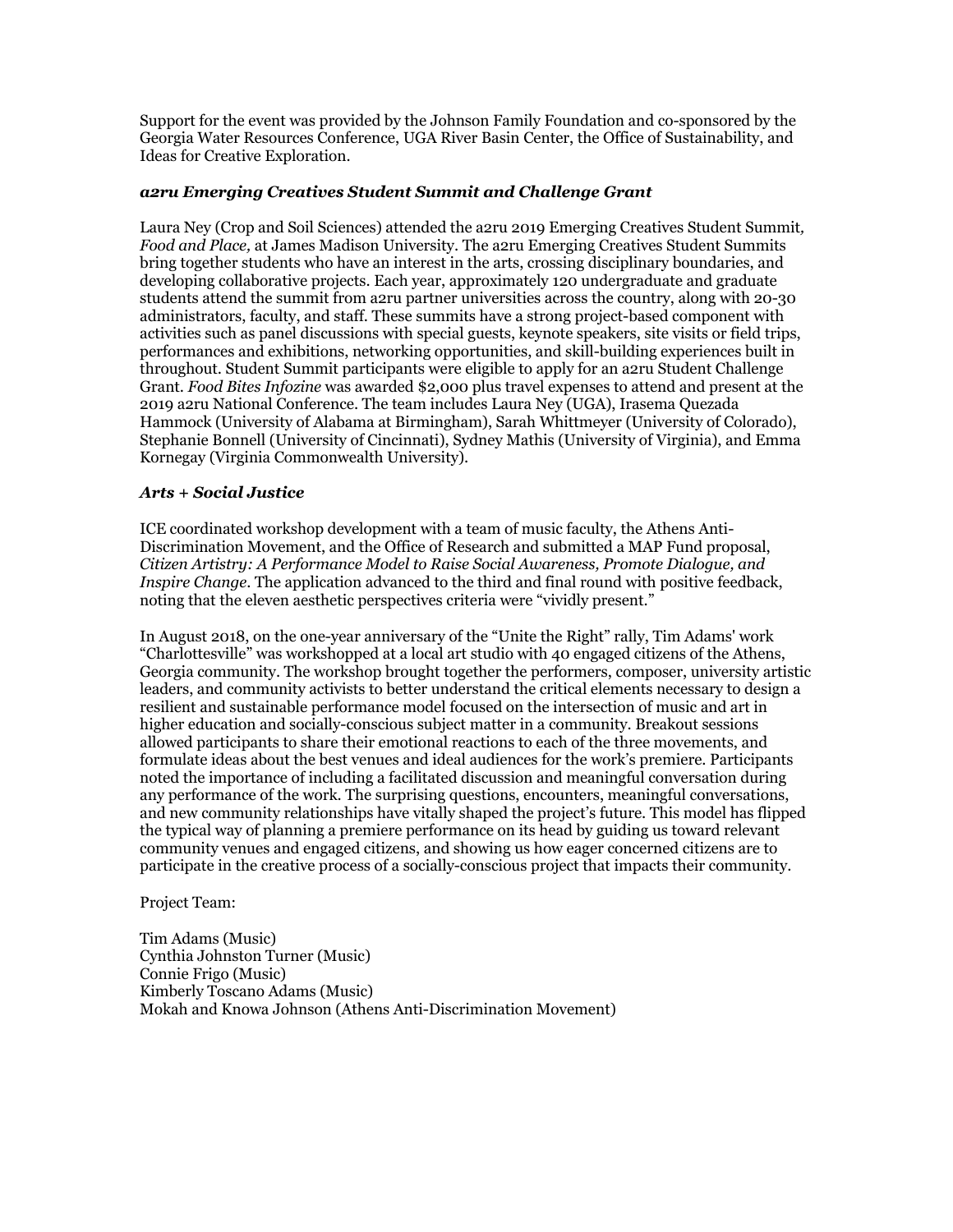### *Arts + Environment*

ICE plays a leadership role in arts + environment initiatives at UGA with key partners Watershed UGA, the Center for Integrated Conservation Research (CICR), and the Office of Sustainability. In FY19 UGA was awarded an Innovations in Graduate Education grant from the National Science Foundation for *Enhancing Imaginative and Collaborative STEM Capacity through Creative Inquiry*, a three-year project that will bring a diverse group of graduate students together from STEM and arts disciplines to address issues in the local watershed using creativity-based training methods from the arts. This project will investigate the impact of targeted creativity training on the ability of STEM students to frame problems in new ways and help diverse teams solve complex problems. If successful, widespread adoption of these methods will contribute to equipping STEM graduates across the country with communication and collaboration skills and ultimately increase creative and innovative solutions to complex global environmental challenges.

Over each of five semesters, this project will recruit a cohort of ten students in the early stages of graduate study, five from STEM disciplines who self-identify as interested in environmental science, and five from arts disciplines. Cohorts will meet for six workshops facilitated by two faculty members from STEM and arts disciplines. Workshops are designed to build core creative competencies and develop skills for collaborative interdisciplinary practice. Students will gain practical experience sharing disciplinary viewpoints, creating analogies from scientific concepts, and developing collaborative frameworks for complex problem solving. This project seeks to fundamentally enhance how STEM students are educated by engaging them in creative processes related to their research topics. Successful elements will be incorporated into a scalable training model that will be widely disseminated and available for adoption at other institutions.

#### Project team:

Nathan Nibbelink (Principal Investigator, CICR) Kathryn Roulston (Co-Principal Investigator, Education) Elizabeth King (Co-Principal Investigator, Ecology/Forestry) Mark Callahan (Co-Principal Investigator, Ideas for Creative Exploration) Brian Haas (Co-Principal Investigator, Psychology) Chris Cuomo (Senior Personnel, Philosophy/Women's Studies) Laurie Fowler (Senior Personnel, Watershed UGA/Ecology) Rebecca Gose (Senior Personnel, Dance) Jenna Jambeck (Senior Personnel, Engineering) Michael Marshall (Senior Personnel, Art)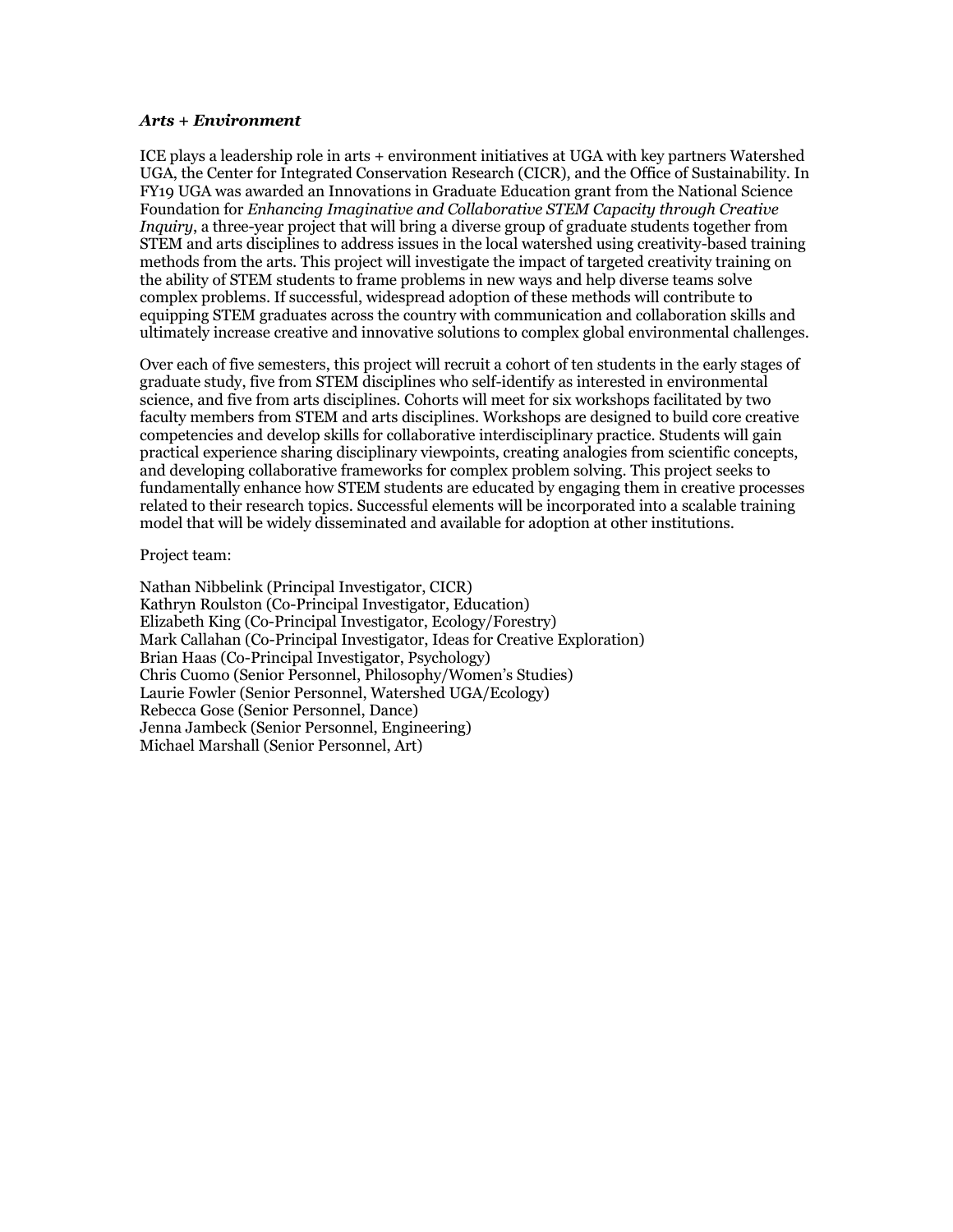# **APPENDIX A: ICE BYLAWS**

#### *Executive Director*

The Executive Director is responsible for the budget and overall direction of ICE. The Executive Director is appointed by the Dean of the College of Arts and Sciences. The Executive Director reports to the Dean of the College of Arts and Sciences.

### *Artistic Director*

The Artistic Director is responsible for the daily operation of ICE. The Artistic Director is appointed by the Dean of the College of Arts and Sciences. The Artistic Director reports to the Executive Director of ICE.

### *Advisory Board*

Membership of the Advisory Board consists of the Artistic Director and thirteen members appointed by the Executive Director for a three-year renewable term. The Advisory Board shall include one student representative. The Advisory Board gives counsel to the Executive Director on ICE's goals, policies, and procedures. The Advisory Board shall convene at least once each academic year. The Executive Director or any member of the Advisory Board may convene a meeting of the board at any time with at least one week of prior notice. A simple majority of the Advisory Board constitutes a quorum.

### *Steering Committee*

The Steering Committee consists of five members of the Advisory Board appointed by the Executive Director for a one-year renewable term. The committee should represent a diversity of perspectives and academic disciplines inside and beyond the arts, and might include faculty of any rank, staff, students, and community members. The Steering Committee gives counsel to the Executive Director and Artistic Director on ICE-sponsored programs, activities, and operations, and makes recommendations to the Executive Director, Artistic Director, and the Advisory Board regarding ICE's policies and procedures. The Steering Committee shall convene at least twice a year, in the Fall and Spring semester.

#### *Ad Hoc Committees*

The Executive Director shall create ad hoc committees to address specific issues and initiatives as necessary. Members of these committees are appointed by the Director for a term of up to three years, eligible for renewal. The chair of each committee will provide a report to the Advisory Board at least once a year.

## *Amendment Procedures*

The Bylaws may be amended by a vote of nine members of the Advisory Board. Amendments to the Bylaws must be submitted to Board members at least two weeks prior to the meeting at which the vote is taken. The ballot may be taken by mail if all members are not present at the designated meeting.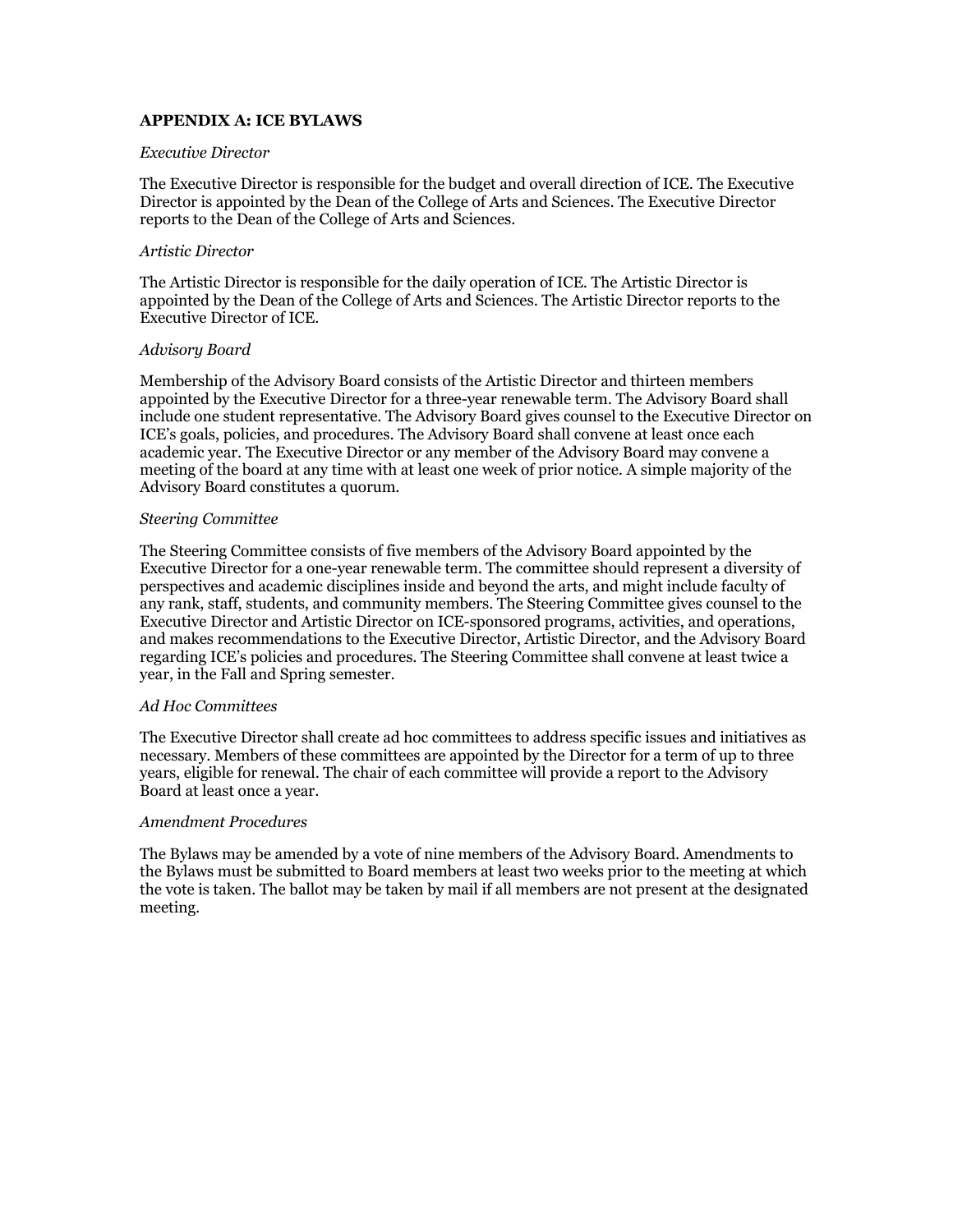## **APPENDIX B:**

### **GRADUATE ASSISTANTSHIPS IN INTERDISCIPLINARY ARTS RESEARCH**

## **Background**

Graduate students have been at the heart of Ideas for Creative Exploration (ICE) from its inception in 1999. The ICE Project Grant program, a competitive support structure for collaborative research, established a track record of projects initiated by or involving significant contributions from graduate students. Graduate students in the arts are a driving force behind the development of interdisciplinary creative research at UGA, and in 2008 their ongoing participation led to the creation of a special research assistantship administered by ICE.

*Graduate School Assistantships in Interdisciplinary Arts Research* foster expanded research activity at UGA and serve as a beacon to the most innovative graduate candidates in the arts. Three assistantships per year are awarded to students entering programs in Art, Music, and Theatre and Film Studies. Assistantship recipients receive two years of funding from the Graduate School, followed by a third year of funding from the appropriate home department in the form of a Departmental Assistantship.

#### **Selection Process**

Graduate applicants are invited to submit an additional statement with their application materials to be considered for the assistantships. Each one-page statement contains a description of the applicant's research interests and any previous experience in interdisciplinary or collaborative environments.

Graduate Coordinators in Art, Music, and Theatre and Film Studies submit up to five nominees each for the assistantships. A five-member selection committee reviews the nominations and ranks them within each department. Nominees are considered based on their potential to conduct research in accordance with the ICE mission to generate innovative, truly interdisciplinary creative projects and critical discourse in the arts.

The FY19 selection committee included the following members:

Judy Milton, Assistant Dean, Graduate School David Saltz, Executive Director, ICE Marla Carlson, Graduate Coordinator, Theatre and Film Studies Peter Jutras, Graduate Coordinator, Music Isabelle Wallace, Graduate Coordinator, Art

## **Research Support Structure**

The graduate assistantship awards require a sixteen-hour per week work commitment. During the first two years of study, recipients develop creative research under the auspices of ICE. Assistantship duties include the student's own collaborative work across disciplines and facilitating projects and proposals with faculty, students, and community members. Individual departments assign duties during additional years of study.

#### **Current Graduate Assistants**

Graduate assistants in their second year are AC Carter (Art), Ciyadh Wells (Music), and Jason Woodworth-Hou (Theatre and Film Studies).

Graduate assistants in their first year are Alex McClay (Art), Kelly Catlin (Music), and Phil Brankin (Theatre and Film Studies).

Graduate assistants starting in August 2019 are Annie Simpson (Art), Elizabeth Boyce (Music), and Brandon LaReau (Theatre and Film Studies).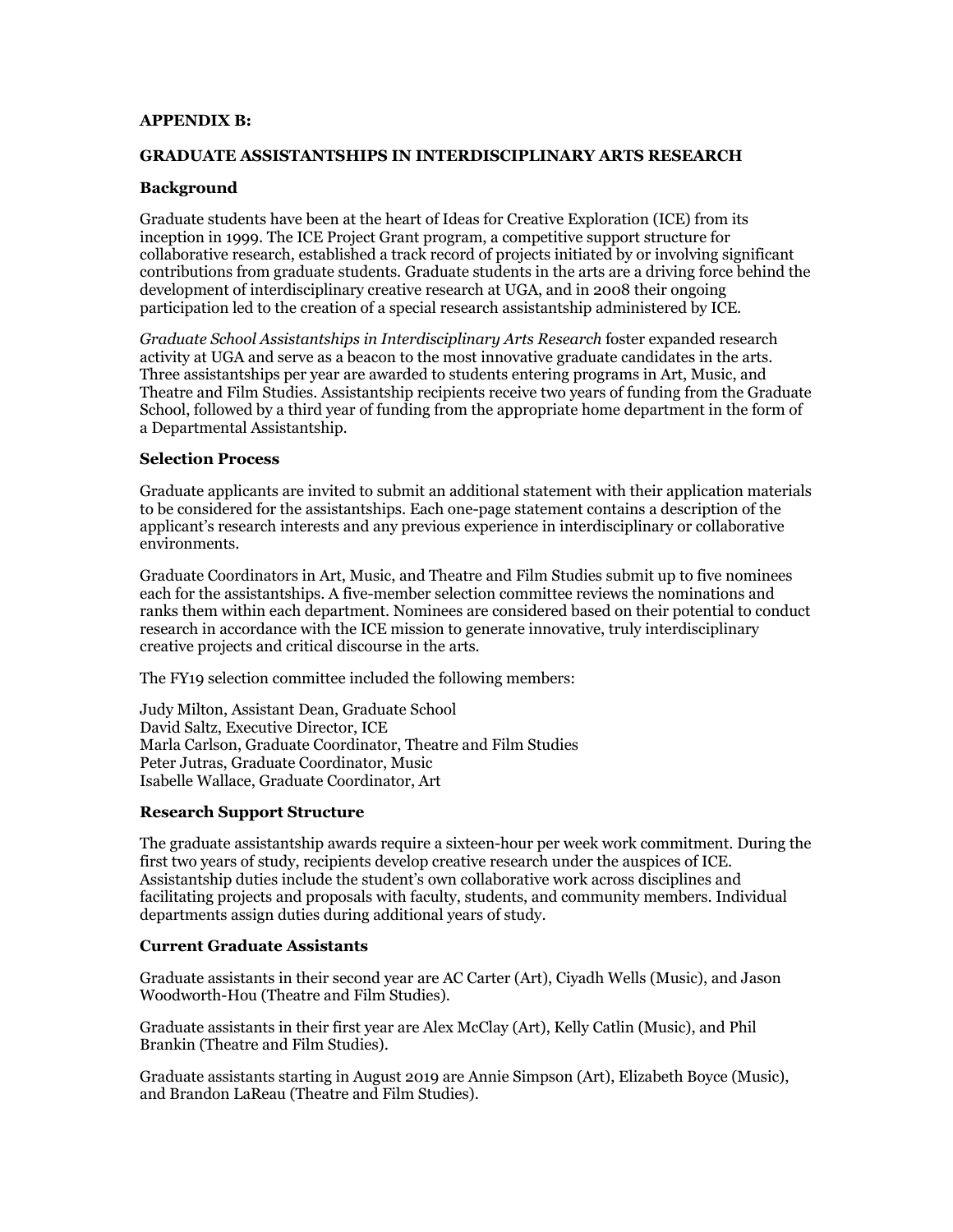# **Contributions to Interdisciplinary Arts Research**

Graduate assistants play an integral role in providing administrative support to ICE, facilitating interdisciplinary events that make research in the arts available to the UGA and Athens communities, participating in faculty-led projects, and creating self-initiated projects.

*ICE graduate research assistants worked collectively on the following projects and tasks:*

• Administration of Idea Lab, a UGA student organization committed to providing an open, interdisciplinary platform for engagement with topics in arts.

• Administration of the Idea Lab Mini Grants program, including development of criteria, call for proposals, public information sessions, formation of selection committee, and administration of awards.

• Service as volunteers during the a2ru 2018 National Conference hosted by UGA.

• Arts funding research. Review local, national, and international funding sources for research in the arts, expansion of ICE Internet resources for those seeking funding, study reports of organizations and projects that receive funding nationally, alerting individual faculty of potential funding opportunities.

• Assistance with publicity for ICE events (press releases, campus flyers, and departmental announcements).

• Planning, facilitation, and logistical support for the Idea Lab Conversation Series public events.

• Content development for ICE Announcements and social media outlets.

• ICE project digital archive (2000-present). Ongoing database management of documentation materials from ICE-supported projects. Organization of archival materials, video capture and rendering, creation of document files to navigate archive, research equipment and software needs for maintenance of archive.

• Orientation for new ICE graduate research assistants, including technical demonstration of ICE office equipment (media software, HD video and sound production).

*ICE graduate research assistants worked individually and collaboratively on the following projects and tasks:*

• Ciyadh Wells produced the project *Trash Music*, supported by a Campus Sustainability Grant and Social Ecology Studio grant.

• Jason Woodworth-Hou collaborated with an interdisciplinary team of students to create *Makin' Rain*, a project supported by the a2ru Student Challenge Grant program and featured in the a2ru 2018 National Conference.

• AC Carter produced *Ad•Verse Fest*, a two-day festival in downtown Athens showcasing solo and duo performers across genres.

• AC Carter received an Athens Area Arts Council grant to support *Ad•Verse Fest.*

• Alex McClay served as the coordinator of student volunteers for the a2ru 2018 National Conference hosted by UGA.

• Kelly Catlin launched *Millennium*, a multimedia pop/orchestral fusion ensemble. She collaborated with students in art and music, recruited 13 musicians, a lead singer, and a conductor, and produced a recording session, music video, photography session, and exhibition at the Lamar Dodd School of Art.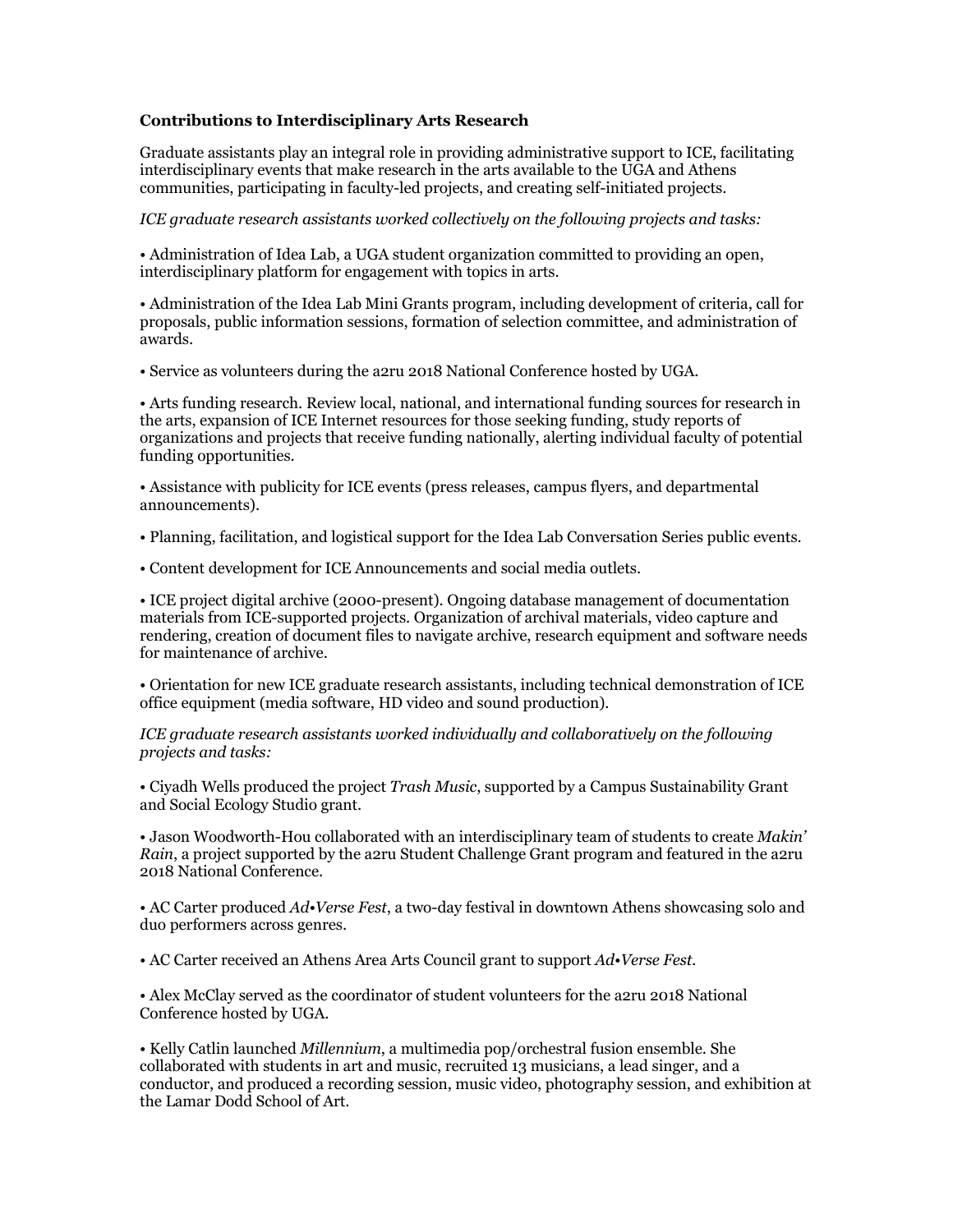• Jason Woodworth-Hou and Phil Brankin collaborated with faculty David Saltz (Theatre and Film Studies), Sujata Iyengar (English), and Peter Lane (Music), and students in Theatre and Film Studies to support development of *The Rosetta Theatre Project*, an interdisciplinary project combining real-time motion capture data and live performance.

• AC Carter, Ciyadh Wells, and Jason Woodworth-Hou produced the Idea Lab Conversation *Adaptive Change in the Arts*.

• Alex McClay produced the Idea Lab Conversation *Cynosure*.

• AC Carter produced the Idea Lab Conversation *How to Start a Festival*.

• Jason Woodworth-Hou served as the graduate student coordinator for the NEH Summer Institute on Digital Technologies in Theatre and Performance Studies.

• Kelly Catlin served as a member of the 2018-2019 UGA Campus Sustainability Grants Program Selection Committee.

• Ciyadh Wells served as a liaison for the *Citizen* Artistry project and grant proposal development.

• Kelly Catlin served as a liaison for the *Social Justice, Sustainable Futures* project in development.

• Alex McClay served as a liaison and participant in the *Research as Craft* project.

• Jason Woodworth-Hou and Phil Brankin collaborated with faculty at UGA and Spelman College on the Georgia Incarceration Project (GIP), a devised performance piece from archives preserved at UGA about forced labor in Georgia after the civil war through today.

• AC Carter designed shirts for student volunteers for the a2ru 2018 National Conference.

• Ciyadh Wells served as student representative on the ICE Advisory Board.

• Jason Woodworth-Hou produced the *XR3: Extended Reality Technologies at UGA*, a demonstration and panel discussion event with participation from faculty and students in the College of Engineering, Lamar Dodd School of Art, Institute of Women's Studies, College of Environment and Design, College of Education, Science Library Makerspace, and Grady College of Journalism and Mass Communication.

• Phil Brankin and Alex McClay served as stage managers for *Ad•Verse Fest*.

• Alex McClay collaborated with Brandon Dudley (Art) to create the annual thematic submissionbased magazine project *Cynosure* with support from Ideas for Creative Exploration, the Printmaking Student Association, and the Lamar Dodd School of Art.

• Jason Woodworth-Hou facilitated individualized meetings for arts research with virtual and augmented reality technologies.

• Phil Brankin compiled historical research in performance technology for a presentation with students and faculty in Dance.

• Kelly Catlin and the *Millennium* project were featured in performances in the Rote Hund Muzik 5x5 concert and Lamar Dodd School of Art BFA Exit Show.

• Phil Brankin, Alex McClay, and Jason Woodworth-Hou collaborated on the performance *If Only [Democracy Worked]: Séance at the Polls*.

• Kelly Catlin collaborated with Ciyadh Wells in the *Trash Music* performance at the Lake Herrick Eco-Art Festival.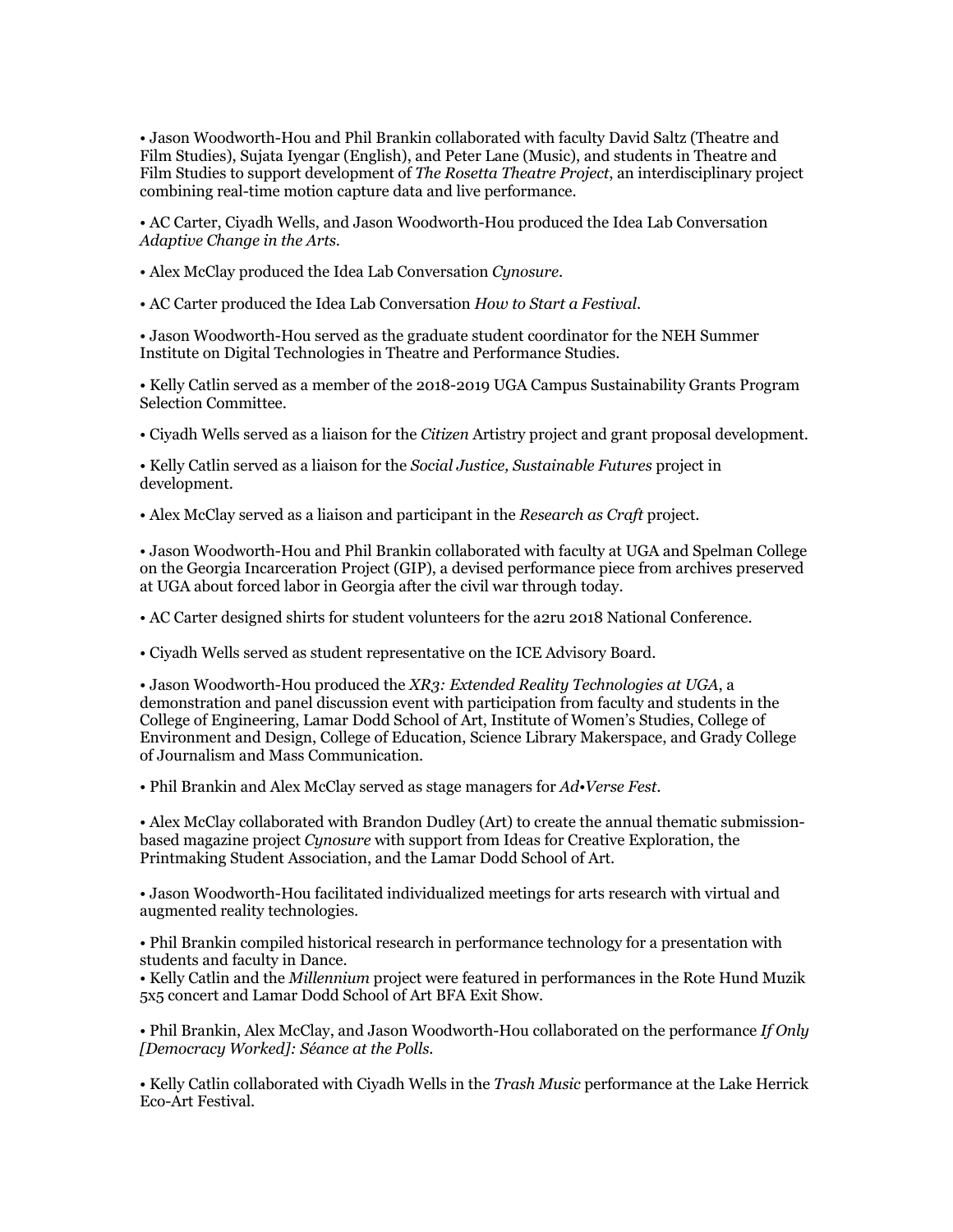• Alex McClay provided logistical support for the *Trash Music* workshop and performance at the Lake Herrick Eco-Art Festival.

• Kelly Catlin conducted preliminary research on arts leadership programs in universities.

• Alex McClay assisted with preliminary planning of an ecopoetics conference in collaboration with faculty in English and the Sustainability Certificate program.

• Ciyadh Wells participated in the 4'33'' research communication competition during UGA Spotlight on the Arts.

• Alex McClay conducted research on Risograph printing technology for a Learning Technologies Grant proposal.

• Phil Brankin created digital guides for management of the Idea Lab student organization.

• Ciyadh Wells participated in the UGA Three Minute Thesis competition.

• Phil Brankin assisted in the organization and documentation of *XR3: Extended Reality Technologies at UGA.*

### **Individual Accomplishments**

• Ciyadh Wells received a Graduate Research award from the Willson Center for Humanities and Arts.

• Ciyadh Wells was awarded a Sphinx LEADer fellowship, sponsored by the Sphinx Organization, a national nonprofit organization dedicated to transforming lives through the power of diversity in the arts.

• AC Carter was selected to participate in the 2019 Vermont Studio Residency program.

• Phil Brankin designed projections and character models for a production of *She Kills Monsters*.

• Ciyadh Wells founded the Margins Guitar Collective.

• Ciyadh Wells served as historian for the UGA Graduate and Professional Students Association.

• Ciyadh Wells was selected for the Diversity and Inclusion in Graduate School Fellowship Program at UGA, a partnership with the National SEED project.

• Ciyadh Wells performed at Agnes Scott College, the Auburn Avenue Research Library, the 2019 MLK Day Celebration in Athens, and the Young People For (YP4) National Summit.

• Ciyadh Wells led an invited panel discussion at the Auburn Avenue Research Library.

• Ciyadh Wells was invited for a week-long residency with the St. Louis Classical Guitar organization.

• Alex McClay was featured in *Thoughts Made Visceral*, an exhibition at Weston Art Gallery in Cincinnati, OH.

• Alex McClay was featured in the *44th Annual Juried Exhibition* at The Lyndon House Arts Center.

• Alex McClay was featured in *Research as Craft* at ATHICA (Athens Institute for Contemporary Art).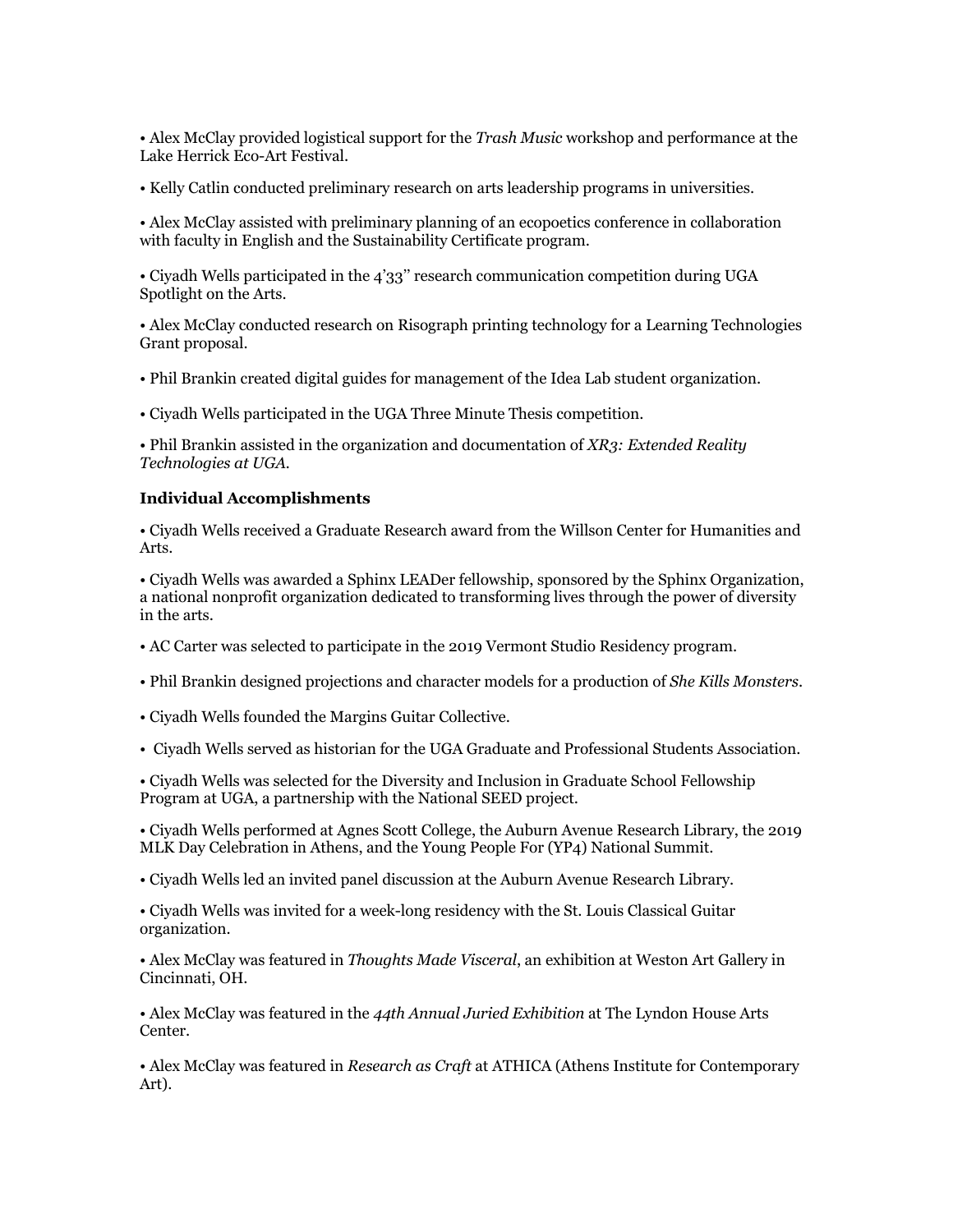• Alex McClay was a panelist at the annual Book Symposium held at the Special Collections Library.

• Alex McClay was featured in *Shared Dissonance*, an exhibition at Snakes4Gardens Collective.

• Alex McClay was featured in *On Paper* at The Galleries of the Carbarrus Arts Council in Concord, NC.

• Alex McClay taught a bookmaking workshop at The Lyndon House Arts Center for the *A is for Art* event.

• Alex McClay was invited to teach a workshop with students in the Georgia Writers Workshop.

• Alex McClay was featured in *The Space Between* exhibition at The Beatrice M. Haggerty Gallery in Dallas, Texas.

• Alex McClay was featured in *Thresholds*, an exhibition in the Project Space at Lamar Dodd School of Art.

• Alex McClay was featured in *Connect the Dots,* an exhibition at Thomas Street Finishing School.

• Alex McClay was selected to have work featured in the Lamar Dodd School of Art MFA Invitational exhibition titled *Rub Your Arms Until You They Are Red*, in Marcia Wood Gallery in Atlanta, GA.

• Alex McClay was featured in *Flux*, an exhibition of First Year MFA students at Thomas Street Finishing School.

• Alex McClay taught a letterpress workshop at the Lyndon House Fall Arts Festival.

• Alex McClay taught a bookmaking workshop at the Lyndon House during the Pasaquan exhibition.

• Kelly Catlin played Principal Flute with the UGA Symphony Orchestra.

• Kelly Catlin performed as a member of UGA's Rote Hund Muzik contemporary ensemble.

• Kelly Catlin played Principal Flute/Alto Flute with the Hodgson Wind Ensemble and soprano Lindsay Kesselman on the SEC premier of John Mackey's *Places We Can No Longer Go*.

• Kelly Catlin performed *Danse de la Chevre* by Arthur Honegger in a masterclass for Dr. Erica Boysen, Assistant Professor of Flute at UNC Greensboro.

• Kelly Catlin performed *Danza de la Mariposa* by Valerie Coleman in a masterclass for Dr. Jennifer Parker-Harley, Professor of Flute at University of South Carolina.

• Kelly Catlin's composition *Presence for Four Violas* was performed during the Dancz Festival for New Music.

• AC Carter was selected to participate in the 2019 SXSW Showcase.

• AC Carter was selected for publication in the *New American Painting* magazine.

• AC Carter performed as DJ.53 at The Georgia Museum of Art.

• AC Carter performed during *Spotlight on the Arts* with Carolyn Pennypacker Riggs.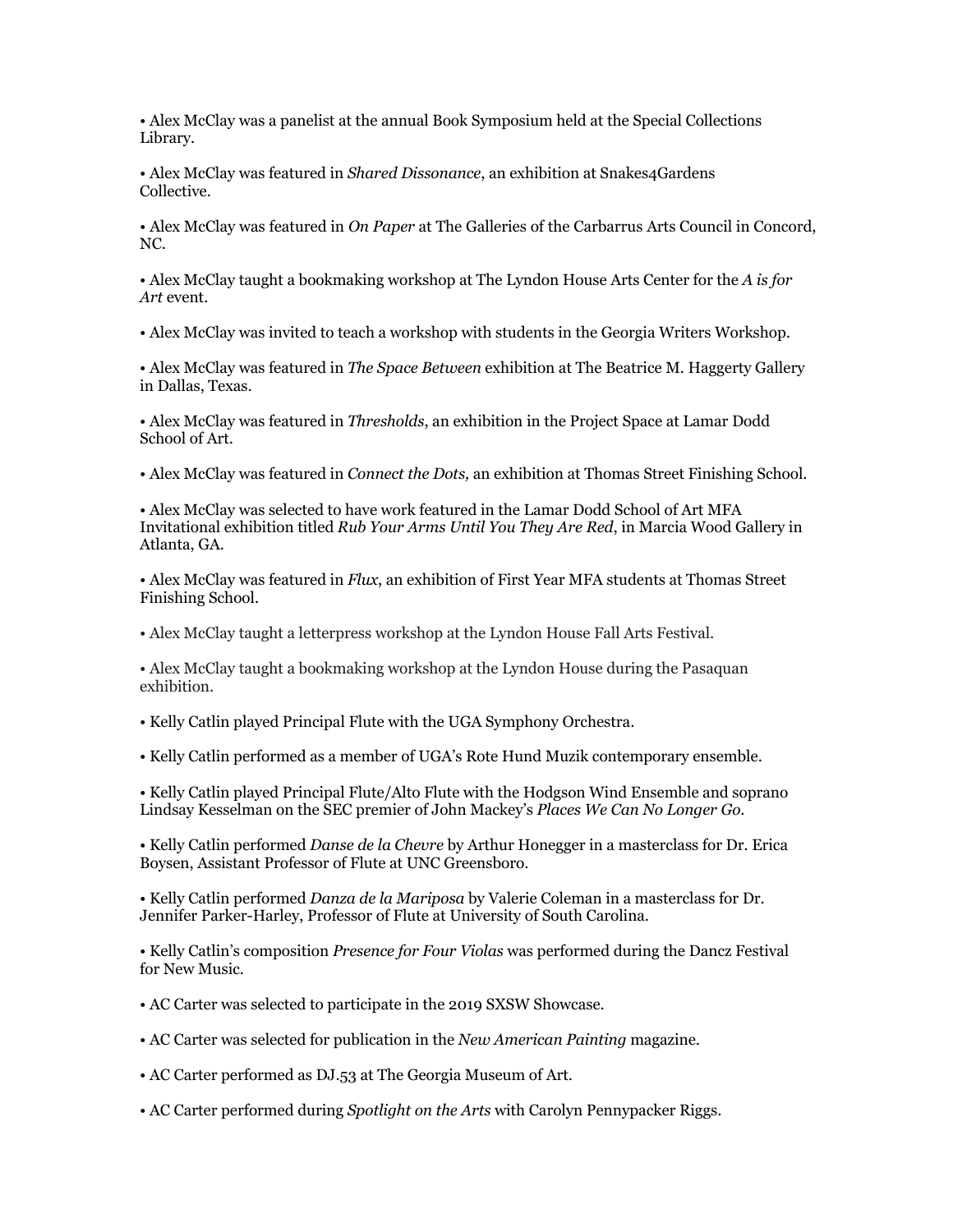- AC Carter served as a volunteer for *Chattanooga Girls Rock! Camp* in Chattanooga, TN.
- AC Carter produced *New Material II: A Variety Show!* At Soft Junk in Nashville, TN.

• AC Carter performed throughout the eastern US as Lambda Celsius including Athens, Atlanta, Nashville, Chicago, Philadelphia, New York City, and Washington, DC.

• AC Carter was featured in articles by Tom Tom Magazine, Immersive Atlanta, Flagpole Magazine, and Wussy Mag.

• AC Carter was featured in the group exhibition *CONGEAL*, curated by Sa Bo and Kira Hynes at the Lamar Dodd School of Art.

### **Outcomes Assessment**

"In my second year as an Ideas for Creative Exploration Graduate Research Assistant, I can proudly say that this position has afforded me countless opportunities across disciplinary bounds that I would not have had without this position. I truly believe that ICE is one of the greatest opportunities that I have ever been provided with. Working as an ICE graduate research assistant has provided me with the knowledge and understanding of the importance of creative arts leadership and collaboration as a research topic. The ICE assistantship also provided me with the space and time necessary to begin innovating my own artistic practice in ways that I would not have been able to achieve without the ICE assistantship." [Ciyadh Wells]

"Through ICE I have learned how to effectively organize and visualize information, have efficiency in constructing communication between collaborators, and engage in the larger community. I organized *Ad•Verse Fest*, a two-day festival showcasing a variety of different solo and duo performers, which was both well attended and received. It has helped me harness both a professionalism in and outside of school, providing me the tools I need to be a successful creative collaborator and producer." [AC Carter]

"ICE delivered on its promise to put me into contact with professionals who would benefit my academic pursuits and broaden my own vision of what interdisciplinary collaboration looks like. The opportunity to attend events outside of my discipline and spark conversations that involve collaboration between arts and sciences stakeholders (then provide contacts for funding those collaborations) has been the key to forming the most fruitful professional relationships I've had these past two years." [Jason Woodworth-Hou]

"I look on the ICE cohort as my main cohort at UGA. The clear connection through open and vibrant, weekly communication with my fellow grads has led to fruitful discussion and collaboration. I am in the initial stages of several collaborations, thanks to workshopping prospects with fellow grads, either to foster collaboration directly or just to seek advice. I value the close contact within ICE as an accelerated opportunity to create work with accomplished artists from outside my own field of interests." [Phil Brankin]

"By participating in the a2ru conference, I learned that collaborators do not always need a concrete goal. Sometimes collaborators' strengths and interests shape the goal itself; these finished products are incredibly valuable and could not have been achieved with my usual linear mindset. I always felt a drive to work with people of many different backgrounds and artistic disciplines, but felt pressure throughout my schooling to pursue traditional paths. Not only has this